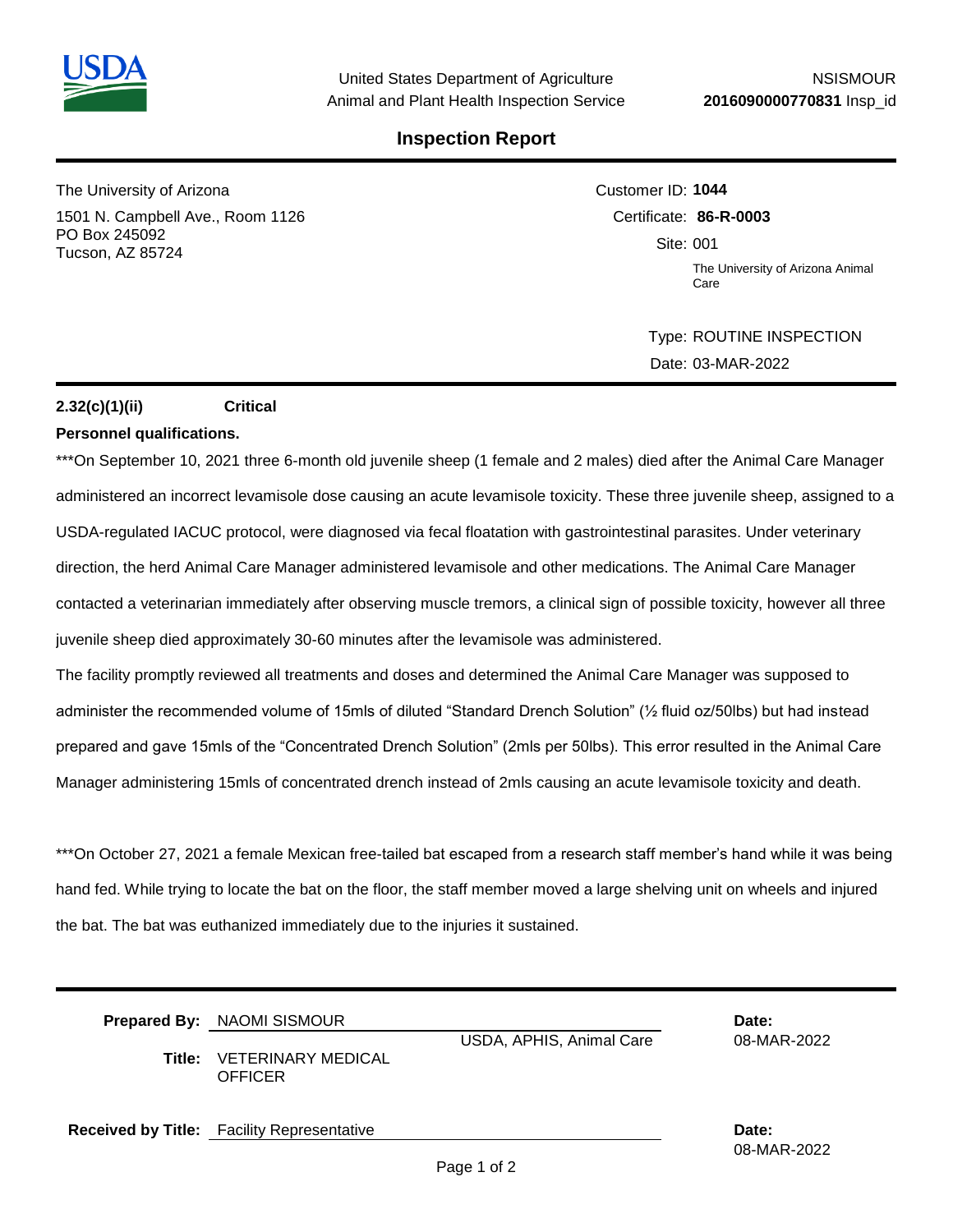

08-MAR-2022

## **Inspection Report**

Inadequate training in the proper handling and care of animals can lead to injuries or death. The research facility must ensure that all personnel with direct animal contact are qualified and properly trained in the handling and care for the various species of animals used by the facility. It is the responsibility of the research facility to provide continued training and instruction to all personnel with sufficient frequency to fulfill the research facility's responsibility and maintain the health and well-being of the animals.

Corrections had been instituted prior to the inspection by retraining all protocol personnel with animal care responsibilities on handling and protocol techniques.

This inspection and exit interview were conducted with the facility representatives.

| <b>Prepared By: NAOMI SISMOUR</b><br><b>Title: VETERINARY MEDICAL</b><br><b>OFFICER</b> | USDA, APHIS, Animal Care | Date:<br>08-MAR-2022 |
|-----------------------------------------------------------------------------------------|--------------------------|----------------------|
| <b>Received by Title:</b> Facility Representative                                       |                          | Date:                |